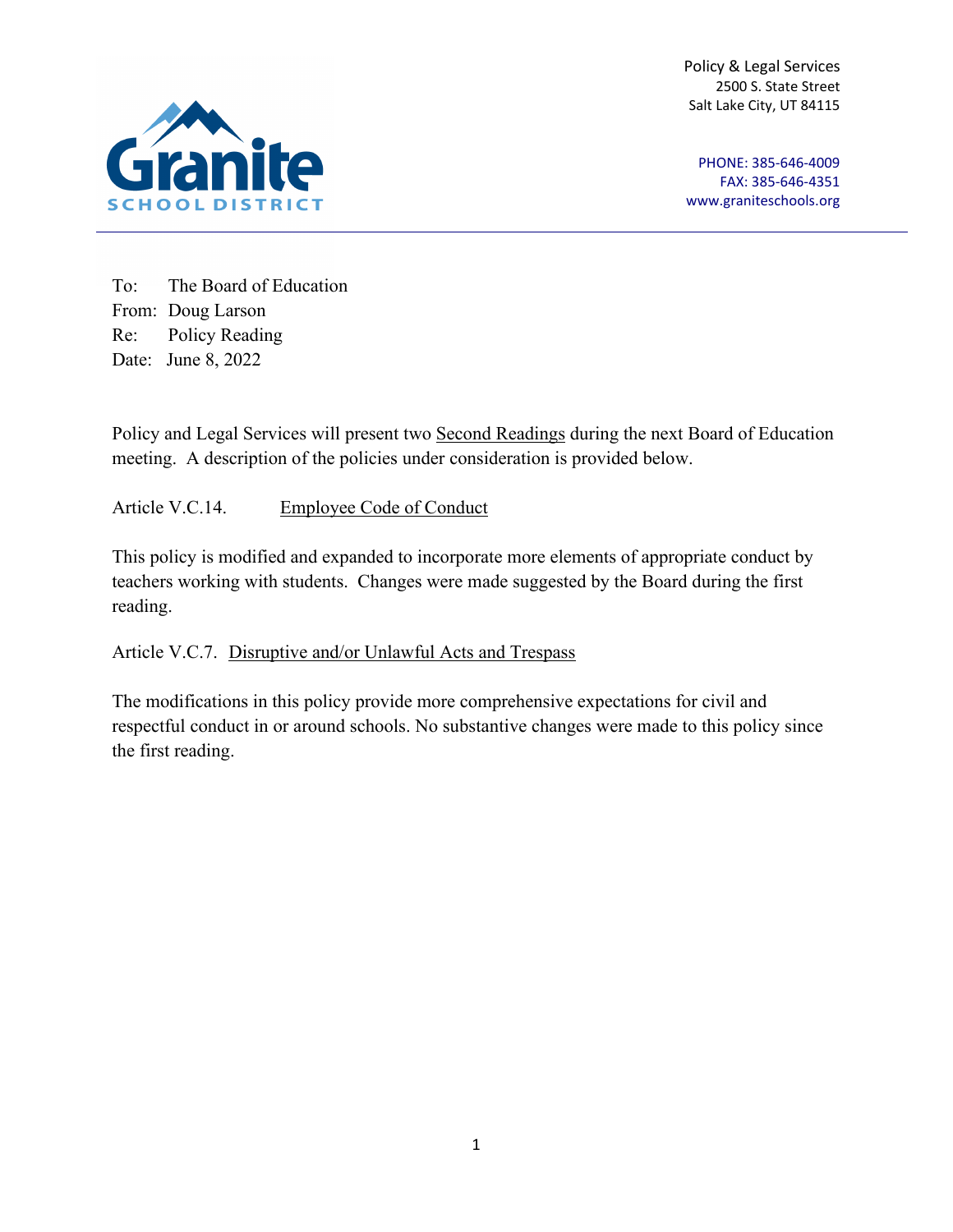# Article V.C.14. Employee Code of Conduct

#### A. Purpose and Philosophy

The public vests trust in public schools to protect students and to model exemplary ethical behavior. The Board of Education of Granite School District (Board) is committed to establishing and maintaining appropriate standards of conduct between staff members and students. These standards are intended to define professional boundaries and maintain safe working and learning environments. These standards are generally applicable to anyone working or volunteering with, or in proximity to students. All staff members, contractors, and volunteers working in Granite School District (District) shall maintain professional and appropriate relationships with students suitable for a student role model both during and outside of school hours, and both on and off campus,

### B. Definitions

- 1. "Boundary violation" means crossing verbal, physical, emotional, or social lines that staff must maintain in order to ensure structure, security, and predictability in an educational environment.
	- a. A "boundary violation" may include the following, depending on the circumstances:
		- i. isolated, one-on-one interactions with a student out of the line of sight of others;
		- ii. meeting with a student in rooms with covered or blocked windows;
		- iii. telling risqué jokes to, or in the presence of a student;
		- iv. employing favoritism to a student;
		- v. giving gifts to individual students;
		- vi. staff member initiated frontal hugging or other uninvited touching;
		- vii. photographing an individual student for a non-educational purpose or use;
		- viii. engaging in inappropriate or unprofessional contact outside of educational program activities;
		- ix. exchanging personal email or phone numbers with a student for a noneducational purpose or use;
		- x. interacting privately with a student through social media, computer, or other electronic devices; and
		- xi. discussing an employee's personal life or personal issues with a student.
	- b. "Boundary violation" does not include:
		- i. offering praise, encouragement, or acknowledgment;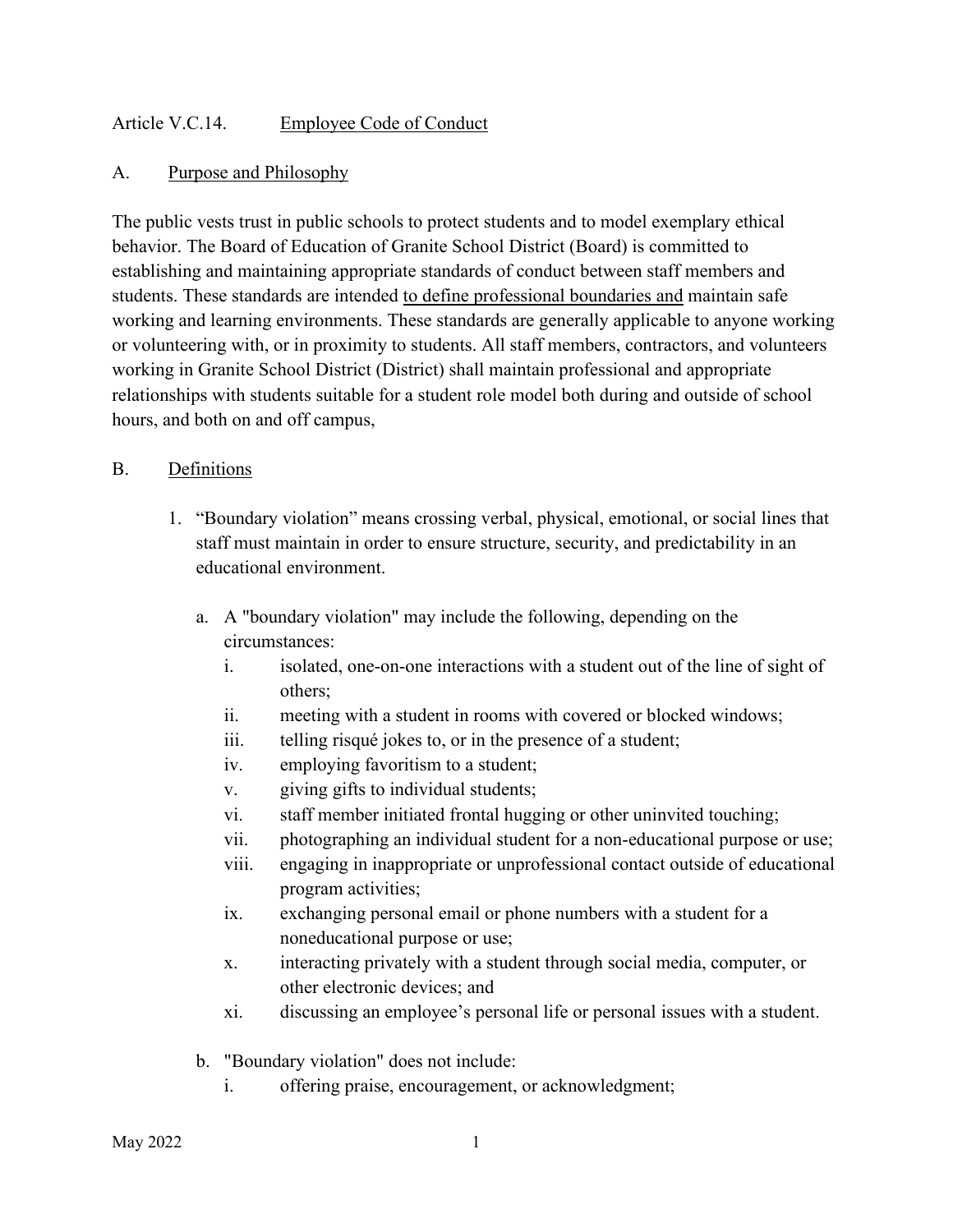- ii. offering rewards available to all who achieve;
- iii. asking permission to touch for necessary purposes;
- iv. giving a pat on the back or a shoulder;
- v. giving a side hug;
- vi. giving a handshake or high five;
- vii. offering warmth and kindness;
- viii. utilizing public social media alerts to groups of students and parents; or
- ix. engaging in contact permitted by an IEP or 504 plan.
- 2. "Educators," for the purpose of this policy, include any individual working in education including employees of the District, individuals working under contract with the District, or volunteers working on behalf of the District.
- 3. "Grooming" means befriending and establishing an emotional connection with a child or a child's family to lower the child's inhibitions for the purpose of encouraging inappropriate contact or engaging in an inappropriate relationship.
- 4. "Sexual conduct" includes any sexual contact or communication between a staff member and a student including but not limited to "sexual abuse" described in Utah Code Ann. §76-5-404.1(2); "sexual battery" described in Utah Code Ann. §76-9- 702.1; and sharing pornographic, sexually explicit, or lewd communications, images, video, text, photographs, or other similar content with students.
- 5. "Student" means a child under the age of 18, or over the age of 18 if still enrolled in a public secondary school.

# C. Policy

Educators hold positions of inherent authority and influence over students and model behavior for students. Thus, as an express term of continued employment, volunteering, or working on behalf of the District, educators are responsible to abide by heightened standards of professional and personal conduct described in this policy.

- 1. Safety
	- a. Educators shall work to establish and maintain safe environments for students including:
		- i. preventing, identifying, reporting, and correcting any threatening, harassing, or discriminatory conduct;
		- ii. providing responsible supervision;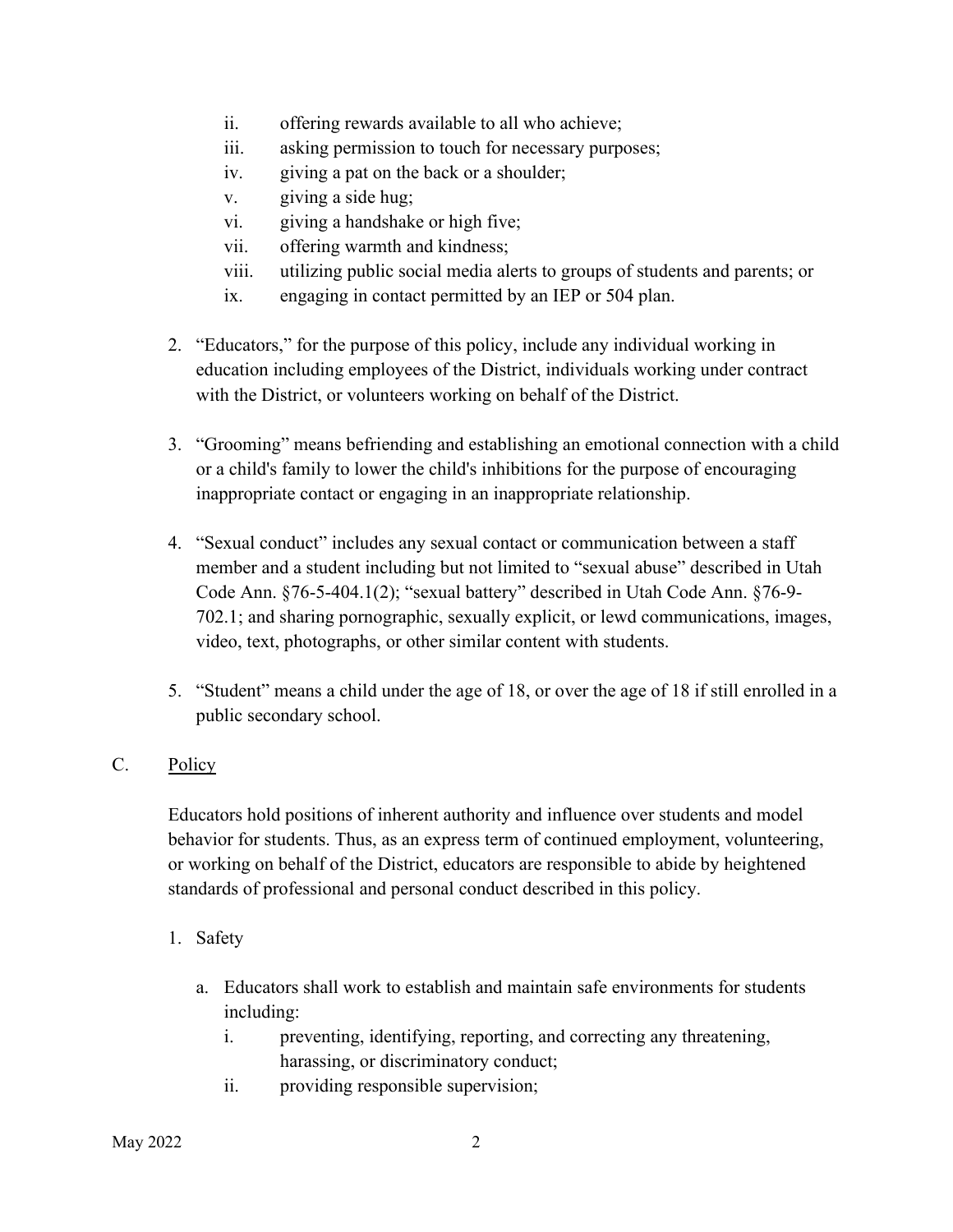- iii. maintaining student privacy and confidentiality as appropriate;
- iv. protecting students from any known condition that may be detrimental to students' physical or mental health;
- v. refraining from possessing, viewing, creating, or distributing at school or at any school related activity any pornographic or indecent material in any form; and
- v. refraining from using District computer systems in a manner that is detrimental to students or inconsistent with the educator's role model responsibility.
- 2. Role Model Responsibilities
	- a. Educators' actions provide a model for students to follow, and educators shall exhibit exemplary conduct, including:
		- i. demonstrating integrity and honesty in relationships with colleagues, students, parents, and patrons;
		- ii. communicating professionally and with civility with colleagues, student, parents, and patrons;
		- iii. complying with the Professional Standards for Educators maintained by the Utah State Board of Education (USBE);
		- iv. complying with the Public Employees Ethics Act;
		- iii. refraining from promoting personal or political positions or ideologies as part of the instructional process in a manner that is inconsistent with federal and state laws; and
		- iv. engaging in civic dialogue and speaking as a citizen on matters of public concern in civil and responsible manner that does not disrupt the orderly operation of schools or providing instruction.
	- b. Educators shall comply with federal, state, and local laws and regulations and shall not engage in unlawful conduct including:
		- i. committing any felony or a misdemeanor offense that adversely affects the educator's ability to perform duties;
		- ii. engaging in any act of unlawful violence or abuse including physical, psychological, or emotional abuse;
		- iii. engaging in any unlawful conduct of a sexual nature, domestic violence, or stalking;
		- iv. committing any unlawful or harmful act involving a minor;
		- v. unlawfully possessing, using, or distributing a controlled substance or engaging in any prohibited conduct while under the influence of a controlled substance or alcohol;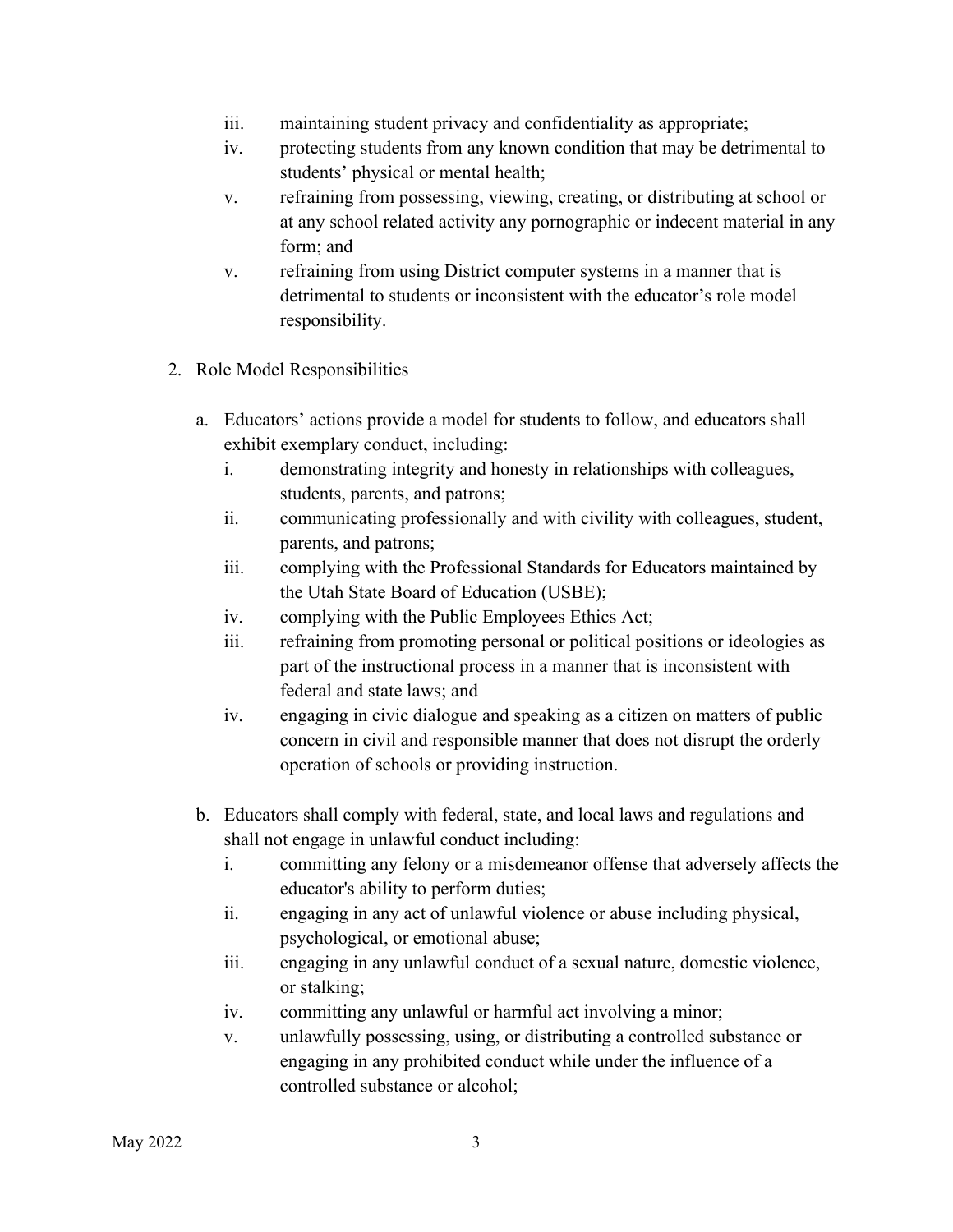- vi. failing to report abuse; and
- vii. unlawfully using or possessing of a firearm.
- 3. Boundaries Related to Students
	- a. Educators shall recognize and maintain appropriate personal boundaries in teaching, supervising, and interacting with students during and after school hours.
	- b. Educators shall avoid boundary violations, including behavior that could reasonably be considered grooming or that could reasonably lead to the appearance of impropriety.
	- c. Educators shall not touch a student in a way that would make a reasonably objective student feel uncomfortable.
	- d. Educators shall not engage in any sexual conduct toward, or sexual relations with, any student, regardless of consent.
	- e. Educator communications with students, whether written, verbal, or electronic, shall be professional and avoid unduly intimate or personal issues, problems, or related subjects.
	- f. Educators shall refrain from using excessive profanity, making vulgar or off-color jokes, or using language that could be considered abusive, intimidating, threatening, disparaging, or demeaning.
	- g. Educators shall not provide gifts, special favors, or preferential treatment to a student or group of students.
	- h. Educators shall not subject or allow a student to be subjected to physical, verbal, sexual, emotional, and/or mental abuse (see Administrative Memorandum Number 6, Prohibition of Corporal Punishment and Unreasonable Use of Physical Restraint) and shall comply with all mandatory child abuse or neglect reporting requirements) (see Administrative Memorandum Number 67 Child Abuse and Neglect Reporting).
	- i. Educators shall not discriminate or permit discrimination against a student on the basis of race, sex, religion, disability, national origin, gender identity, sexual orientation, or any other prohibited class (see Article V.C.1. Prohibition of Discrimination Harassment and Retaliation).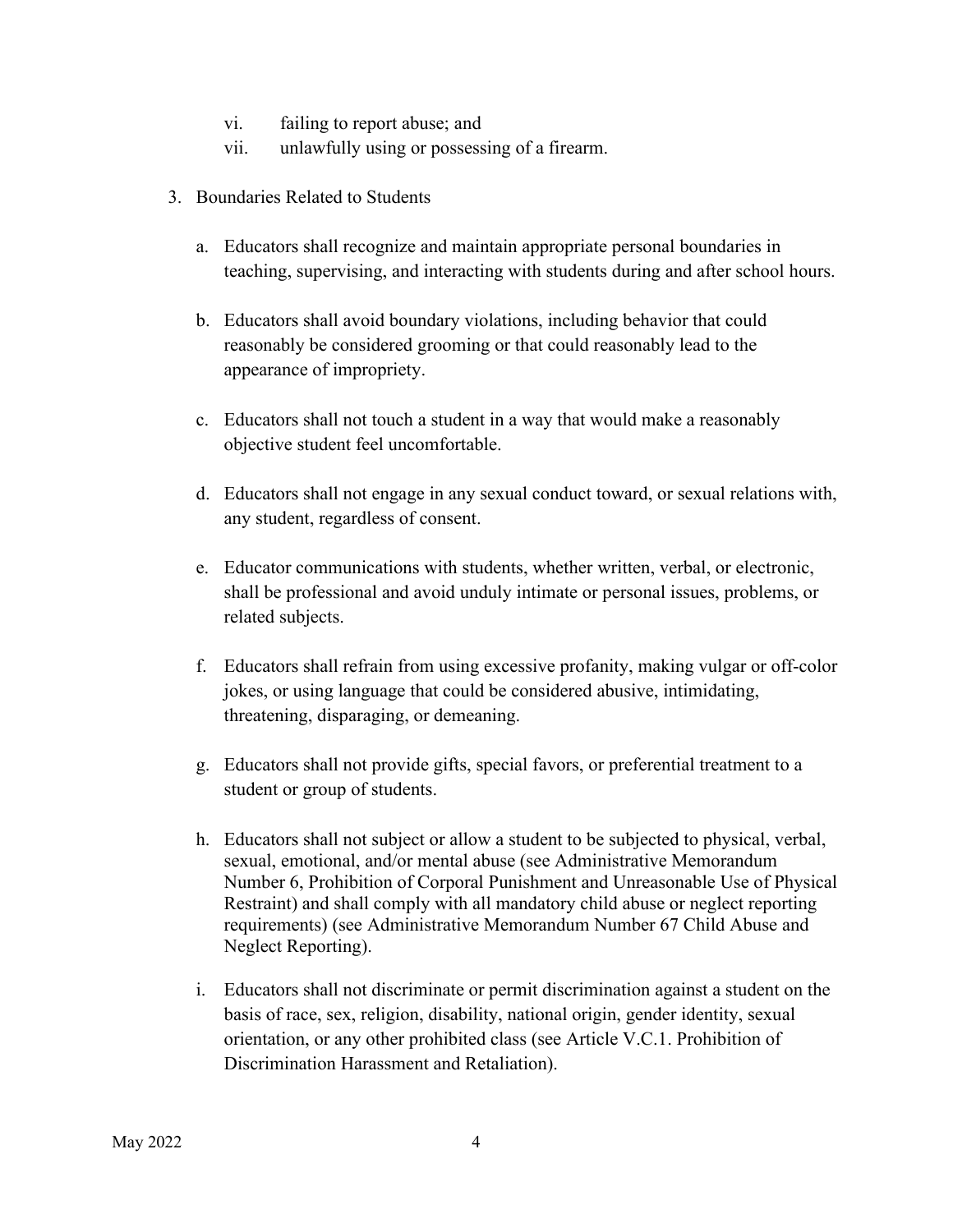- j. Educators' use of electronic devices and social media to communicate with students must be professional, pertain to school activities or classes, comply with the Family Educational Rights and Privacy Act (FERPA), and otherwise conform to District policies. With the exception of family members, employees shall not grant students access to personal social media accounts and shall not follow personal student accounts on social media platforms (see Article X.C.3. Educator and Student Communications and Social Media).
- k. Educators may not possess, use, or be under the influence of alcohol or illegal substances during work hours, on school property, at school sponsored events, while supervising students, or while acting in an official capacity. Additionally, a staff member may not use any form of tobacco or electronic cigarettes on school property or at school sponsored activities.
- l. Educators shall maintain the confidentiality of personally identifiable information or information that is sensitive, including but not limited to student information, financial information, and medical information.

# D. Reporting and Discipline

- 1. An educator who has reason to believe there has been a violation of this policy shall immediately report the conduct to an appropriate supervisor or school administrator. If an educator has reason to believe a school administrator has violated this policy, the educator shall immediately report the conduct to the administrator's supervisor.
- 2. The following are reporting obligations of educators in addition to the obligation to report suspected child abuse or neglect to law enforcement or the Division of Child and Family Services (DCFS) under Utah Code Ann. §62A-4a-403:
	- a. An educator who has reasonable cause to believe that a student may have been physically or sexually abused by an educator shall immediately report relevant information to the school administrator, or a district administrator.
	- b. A school administrator who has received a report or who otherwise has reasonable cause to believe that a student may have been physically or sexually abused by an educator shall immediately inform district administration of the reported abuse.
	- c. If the educator suspected to have abused a student holds a professional educator license, the district shall report that information to Utah Professional Practices Advisory Commission (UPPAC) or any other relevant licensing body.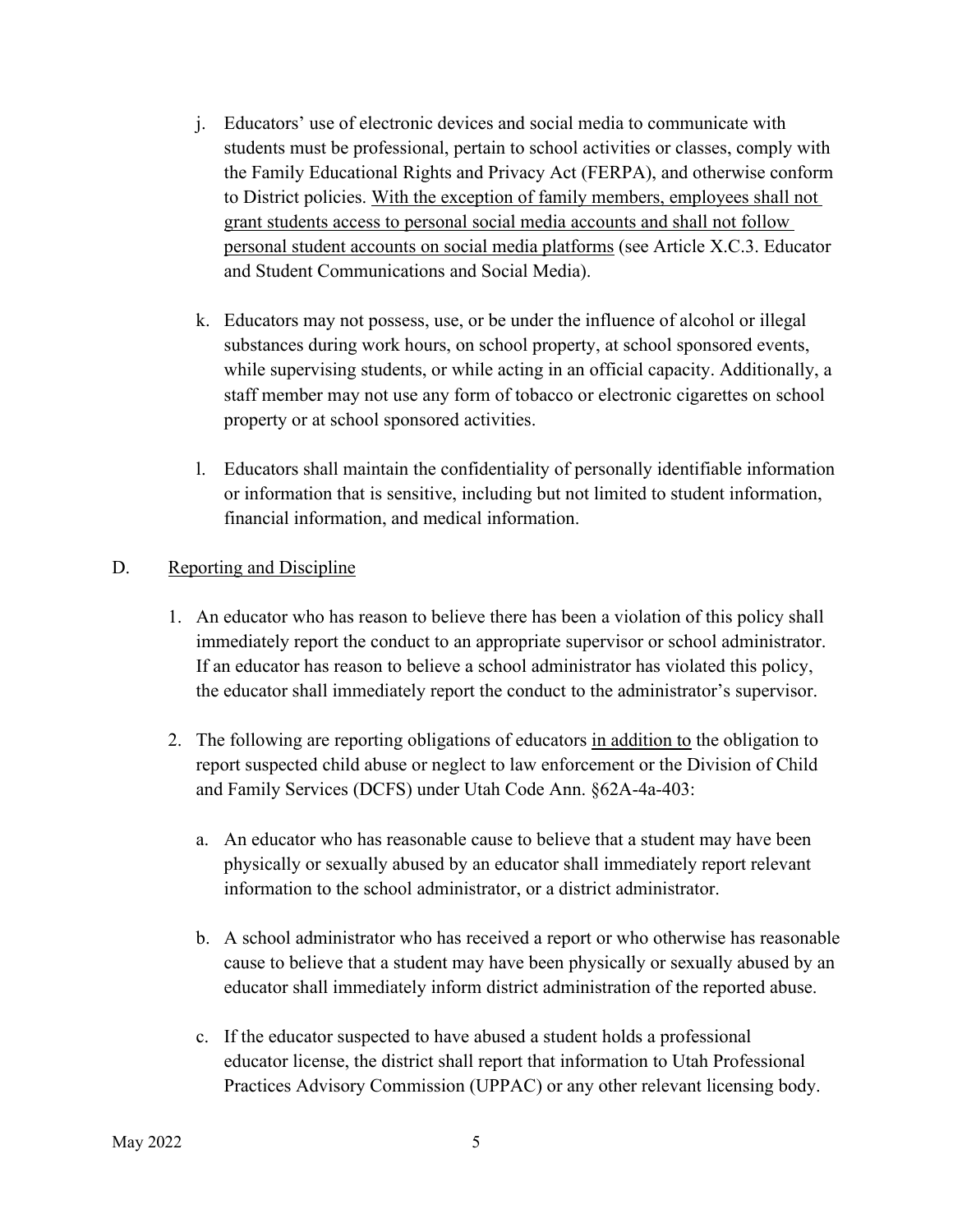- d. A person who makes a report under this subsection in good faith shall be immune from civil or criminal liability that might otherwise arise by reason of that report.
- 3. An educator who has knowledge of suspected incidents of bullying, cyberbullying, hazing, or harassment shall immediately notify the building administrator in compliance with District policy (see Article VIII.B.9. Prohibition of Bullying Cyberbullying Hazing).
- 4. Failing to report suspected misconduct as required herein is a violation of this policy, the Utah Educator Standards, and in some instances, Utah state law, and may result in disciplinary action and potential criminal liability.
- 5. Conduct prohibited by this policy is improper regardless of whether a student may have consented to the conduct. Conduct described in this policy is not exhaustive, but is illustrative of unprofessional conduct, which violates statutes, regulations, and District policies and shall constitute improper conduct and just cause for disciplinary action, up to and including termination of employment.
- 6. Licensed educators engaging in conduct prohibited by this policy are subject to referral to UPPAC and/or other licensing bodies for potential censure.
- 7. Educators shall cooperate in any investigation concerning allegations of actions, conduct, or communication, if proven, would violate this policy.

# E. Training

All educators shall receive annual training on proper conduct and appropriate boundaries with students and shall acknowledge in writing having received and understood this policy.